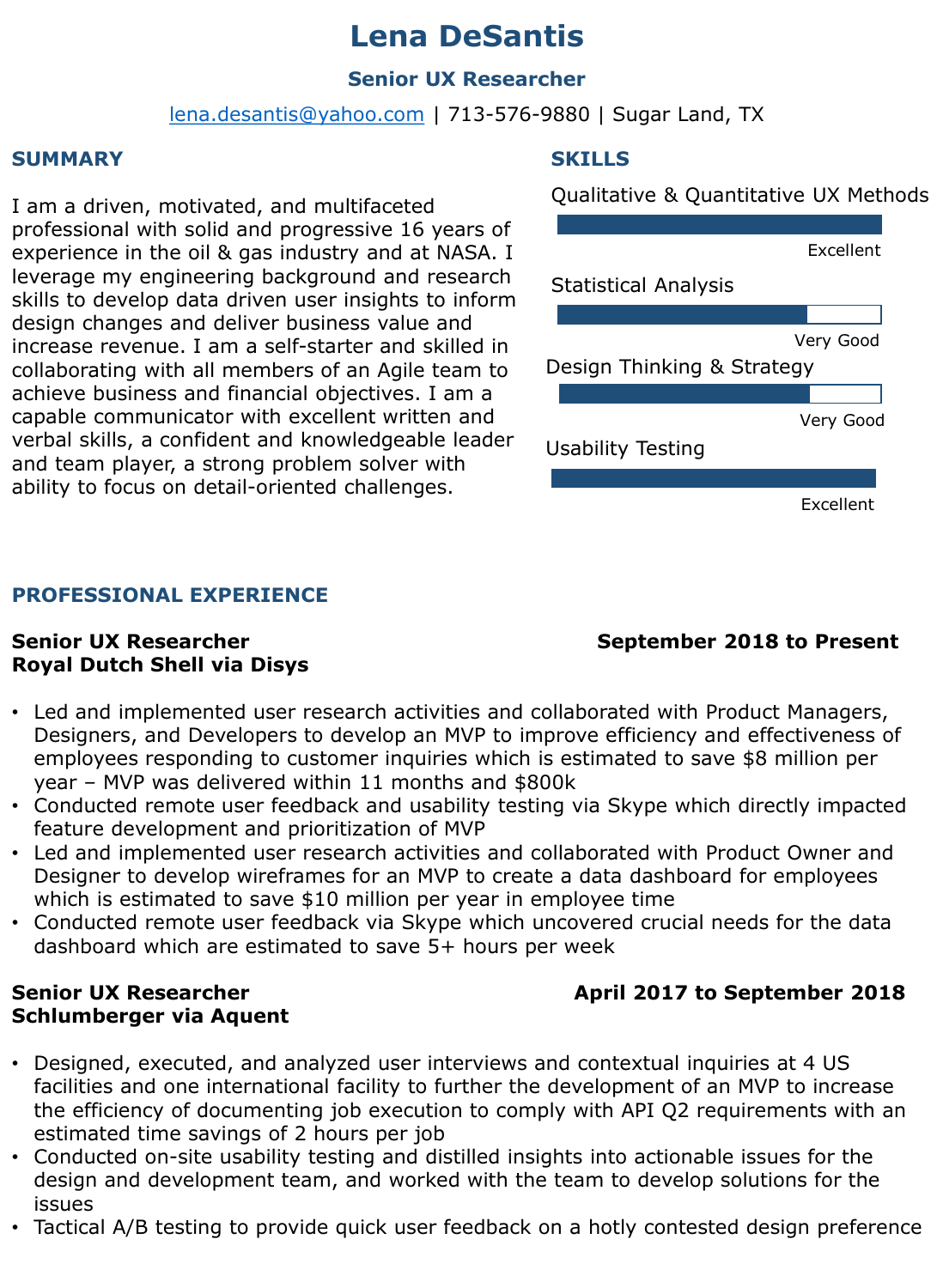# **GE Oil & Gas**

- Liaison with the Data Science team translating data science needs to UX design team, leveraging my engineering background to understand the analytics for an offshore refinery
- Assisted in defining a UX research framework to be used with customers requiring an enterprise solution, framework from discovery to participatory design workshop
- Identified data requirements for a midstream pipeline enterprise solution, researching methods of obtaining the data and translating this information to be valuable for UX designers

### **Senior Human Factors Engineer May 2013 to March 2016 Bechtel Corporation via PHS Concepts, Inc.**

- Lead for maintaining and updating the deviation log which captured the HFE nonconformances that could not be corrected through redesign, including drafting deviations and reviewing deviations from other specialists, working with the client to ensure the administrative solution was adequately described – saved Bechtel an estimated \$100 million in construction costs
- Conducted vendor inspection trips to review skid/equipment for compliance with project requirements, created trip reports to summarize findings from the inspection
- Conducted inspection trips to Module Fabrication Yards in Malaysia, Indonesia, and China to ensure compliance with project requirements, created trip reports to summarize findings from the inspection
- Created materials and conducted training of field engineers in the Chinese and Indonesian Mod Yards on the client human factors requirements and Australian regulations

### **Senior Human Factors Engineer April 2003 to May 2013 Lockheed Martin**

- Project Manager for human in the loop (HITL) evaluations with 3 direct reports, identified key milestones and critical path to deliver value to the Advanced EVA suit team, managed a yearly budget of \$250k
- Human in the loop usability evaluations of the Vehicle Integration Element (VIE) umbilical interface to the EVA suit, conducted in the full-size mock-up of the Crew Exploration Vehicle (CEV), responsibilities included experiment design, conduct evaluation, and analysis of results; human task performance
- Heuristic and usability evaluations of a wrist mounted electronic procedure display for the planetary EVA suit, provided display layout recommendations to design team, developed and conducted usability evaluation
- Heuristic and usability evaluations of a helmet mounted electronic procedure display for the planetary EVA suit, provided display layout recommendations to design team, developed and conducted usability evaluation
- Integrated Human Factors Evaluation Process Lead for International Space Station (ISS) Payload Hardware (2006 to 2013) including verification of human factors requirements for ISS payload hardware, providing recommendations for hardware design changes to comply with requirements, and providing recommendations to improve the usability of the hardware